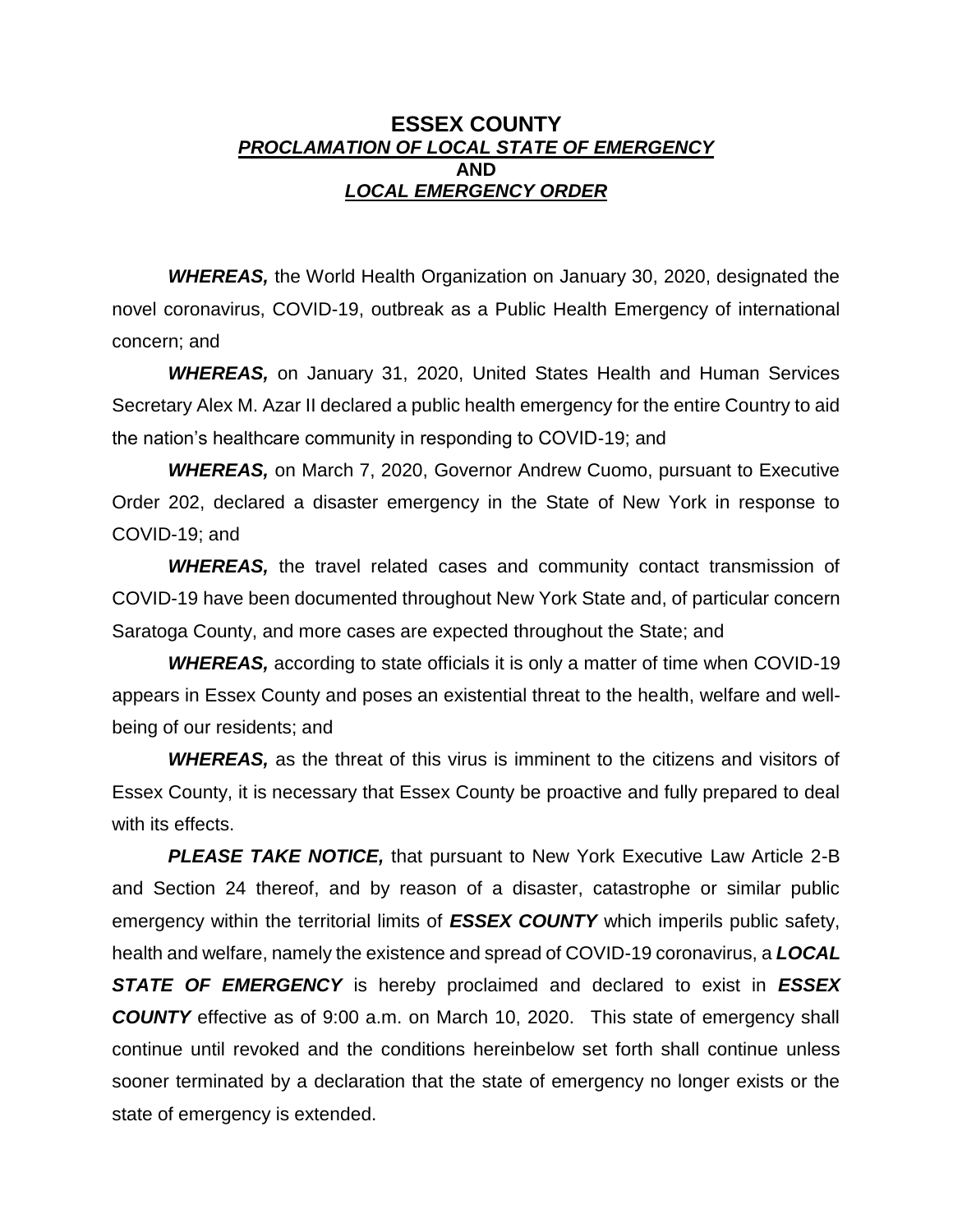*IT IS HEREBY ORDERED* that during the period of the state of emergency and in order to protect life and property and bring the emergency situation under control the following orders/conditions shall be in full force and effect:

- 1. All necessary agencies and departments shall take appropriate action to contain, prepare for, respond to and recover from this County emergency; to protect County and local property; to assist local government and individuals; and to provide such other assistance as it is necessary to protect public health, welfare, and safety without County Board approval provided authorization is granted by the County Chairman or County Manager.
- 2. Any and all Essex County local laws, rules, regulations or resolutions shall be temporarily suspended or modified, if compliance with such would prevent, hinder or delay action necessary to cope with the disaster emergency or, if necessary to assist or aid in coping with such disaster.
- 3. Adherence to the Essex County Procurement Policy and/or provisions of the General Municipal Law as they relate to purchasing and procurement is hereby suspended to the extent necessary to add additional work, sites and time to contracts, or to award emergency contracts, including but not limited to, emergency contracts for leases for relocation and support of County operations; emergency contracts for professional services; emergency contracts for commodities, services and technology; emergency contracts for purchases of commodities, services and technology through any federal programs or other state, regional, local, multi-jurisdictional, or cooperative contracts; required to ameliorate and remedy this emergency situation. In these instances competitive bidding, or proposals shall not be required and emergency purchases are authorized in the discretion of the County Chairman, County Manager or County Purchasing Agent.
- 4. Authorizing the Essex County Chairman or County Manager to execute any and all emergency contracts for these necessary services as hereinabove delineated without the necessity of procurement.
- 5. Authorization of emergency contracts for food, supplies and equipment and manpower, and all other essential resources in addition to testing supplies